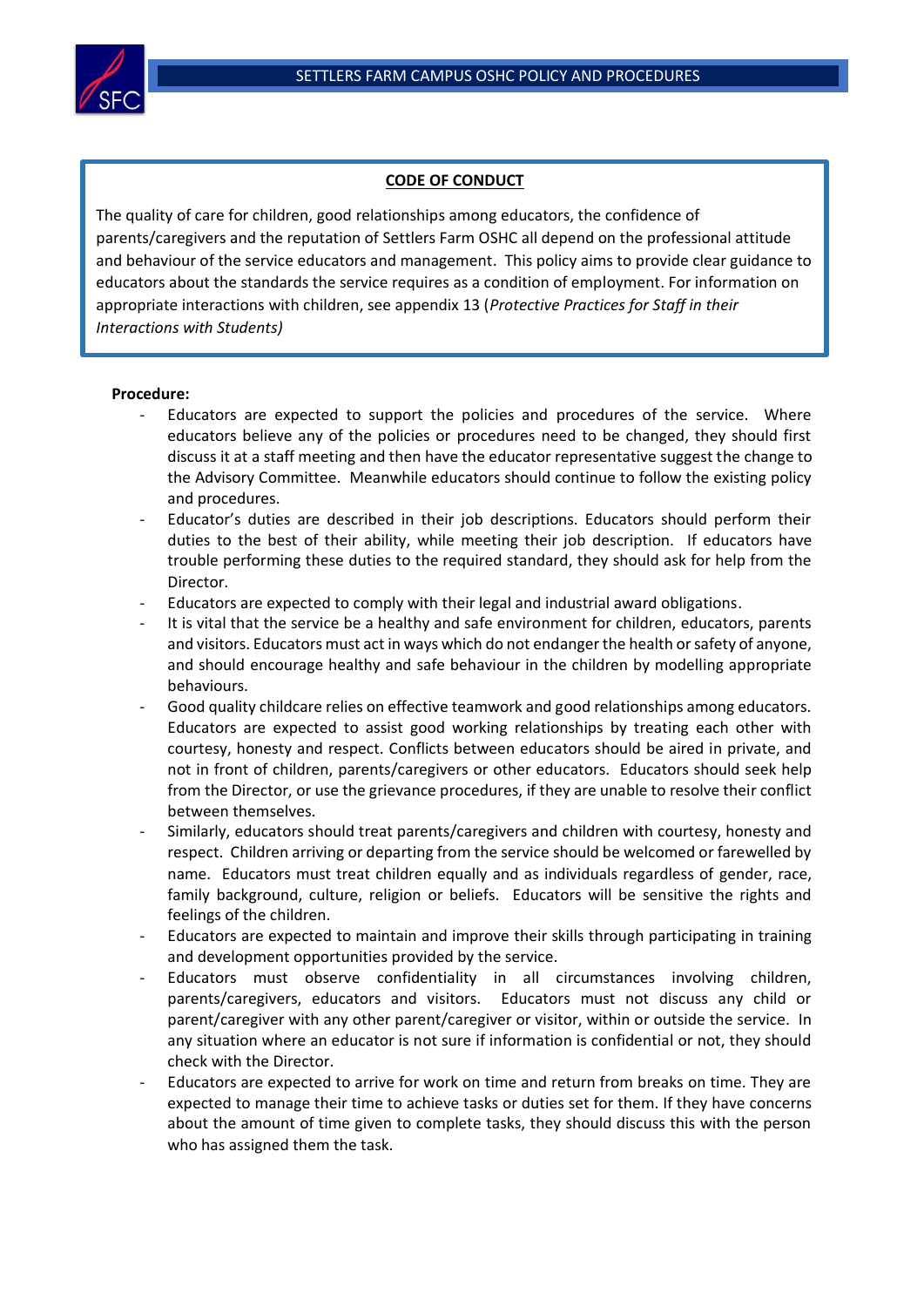

- Educators should dress appropriately for their duties, with particular attention to safety (with consideration to weather, environment and tasks to be performed). They must wear clothes that do not contain derogatory or offensive images or phrases. Educators must be presented in a way that presents the service as a professional organisation.
- Educators should use language which will not offend other educators or parents/caregivers, especially within hearing range of children.
- Educators must attend work free from the influence of alcohol or other non-prescription drugs. Smoking is strongly discouraged and educators will not smoke on site or anywhere within sight of the children. Educators should tell the Director if they are taking any prescription medication which may affect their capacity for work (e.g. causing drowsiness).
- Educators are expected to come to work when they are fit enough to do so without risking injury or infection to themselves or the educators or children at the service. When educators are unwell or injured, they should not attend work and if entitled may apply for sick leave or workers' compensation.
- Educators should help each other to maintain high quality care and high standards of professionalism.
- Educators are required to engage with children and as such must not use personal devices (including but not limited to mobile phones, iPods and MP3 players). Where educators are requiring using such a device for a personal reason, this must be negotiated with the Director or nominee prior to their shift beginning.
- Educators should be employing active supervision wherever possible. This improves the educator's ability to supervise to an adequate standard, interact with children to a higher degree and to foster growth and development in the children. As such, it is recognised that educators should be on the move, engaging with the different groups of children they are supervising, viewing the area from different vantage points, and conducting ongoing risk assessments of the area and activities being participated in and remaining alert to the dynamics of the group and the situation.

| <b>QUALITY AREA 4: STAFFING ARRANGEMENTS</b> |                                 |                                                                                                                                                                             |  |  |  |
|----------------------------------------------|---------------------------------|-----------------------------------------------------------------------------------------------------------------------------------------------------------------------------|--|--|--|
| 4.1                                          | <b>Staffing</b><br>arrangements | Staffing arrangements enhance children's learning and development.                                                                                                          |  |  |  |
| 4.1.2                                        | Continuity of<br>staff          | Every effort is made for children to experience continuity of educators at<br>the service.                                                                                  |  |  |  |
| 4.2                                          | Professionalism                 | Management, educators and staff are collaborative, respectful and<br>ethical.                                                                                               |  |  |  |
| 4.2.1                                        | Professional<br>collaboration   | Management, educators and staff work with mutual respect and<br>collaboratively, and challenge and learn from each other, recognising each<br>other's strengths and skills. |  |  |  |
| 4.2.2                                        | Professional<br>Standards       | Professional standards guide practice, interactions and relationships.                                                                                                      |  |  |  |

## NATIONAL QUALITY STANDARD